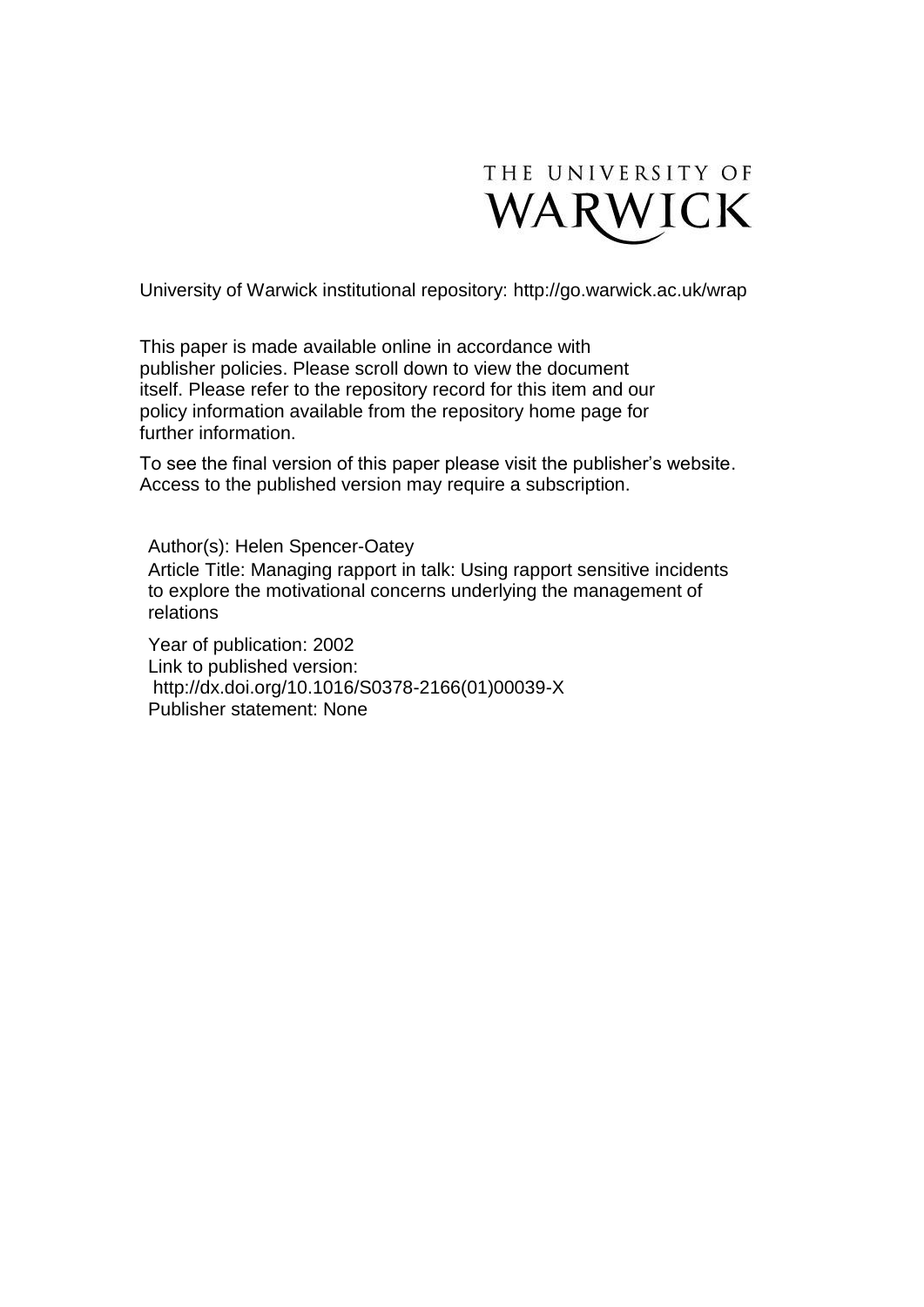## **MANAGING INTERPERSONAL RAPPORT: USING RAPPORT SENSITIVE INCIDENTS TO EXPLORE THE MOTIVATIONAL CONCERNS UNDERLYING THE MANAGEMENT OF RELATIONS**<sup>1</sup>

Helen Spencer-Oatey

Journal of Pragmatics 34 (2002): 529–545

### **Abstract**

This paper focuses on the motivational concerns that underlie the management of relations. In linguistics, the management of relations has been discussed extensively within politeness theory, and so the paper starts by identifying four key issues of controversy in politeness theory: a) should 'polite' language use be explained in terms of face (e.g. Brown and Levinson, 1987), conversational maxims (e.g. Leech, 1983), and/or conversational rights (e.g. Fraser, 1990); b) why are speech acts such as orders interpersonally sensitive – is it because they are a threat to our autonomy (Brown and Levinson, 1987), or because of cost–benefit concerns (Leech, 1983); c) is Brown and Levinson"s concept of negative face too individually focused, and should a social identity component be included (Matsumoto, 1988); and d) is face just a personal/individual concern or can it be a group concern (Gao, 1996)? The paper then uses reports of authentic rapport sensitive incidents to throw light on these controversial issues and to find out the relational management concerns that people perceive in their everyday lives. It maintains that such data is important to politeness theory, because linguistic politeness needs to be studied within the situated social psychological context in which it occurs. The paper ends by presenting and arguing for a conceptual framework that draws a fundamental distinction between face and sociality rights, and that incorporates an independent/interdependent perspective, thus providing a more comprehensive framework for analysing the management of relations than is currently available.

Keywords: Management of relations, politeness, face, independent/interdependent, interpersonal/intergroup orientation

## **1. INTRODUCTION**

Many authors (e.g. Watzlawick, Beavin and Jackson, 1967; Brown and Yule, 1983) have pointed out that an important macro function of language is the effective management of relationships. In linguistics, this perspective on language use has been explored extensively within politeness theory, and as Fraser (1990) and Kasper (1990, 1996a, 1996b) explain, a number of different approaches have been taken towards linguistic politeness. Two of the most influential of these are Brown and Levinson's (1987) face management model and Leech's (1983) conversational maxim approach. These approaches have stimulated a vast amount of research and resulted in extensive academic debate and controversy, with one perspective often pitted against another in terms of its effectiveness for explaining certain phenomena (e.g. Chen, 1993; Mao, 1994; Pavlidou, 1994).

This paper extends this debate by focusing on the social psychological component of the management of relations. It maintains that linguistic politeness (which is just one of the resources available for managing relations) should be studied within the situated social psychological context in which it occurs, and that it is therefore important for pragmaticists to consider the motivational concerns underlying the management of relations. The paper does not deal with the process of managing relations, nor with the strategies that can be used in this process; instead it focuses on fundamental motivational issues. It starts by identifying some key issues of controversy in politeness theory, and then draws on reports of authentic rapport sensitive incidents to find out the relational management issues that people perceive in their everyday lives. It ends by presenting and arguing for a more elaborated motivational framework for understanding the management of relations than is currently available.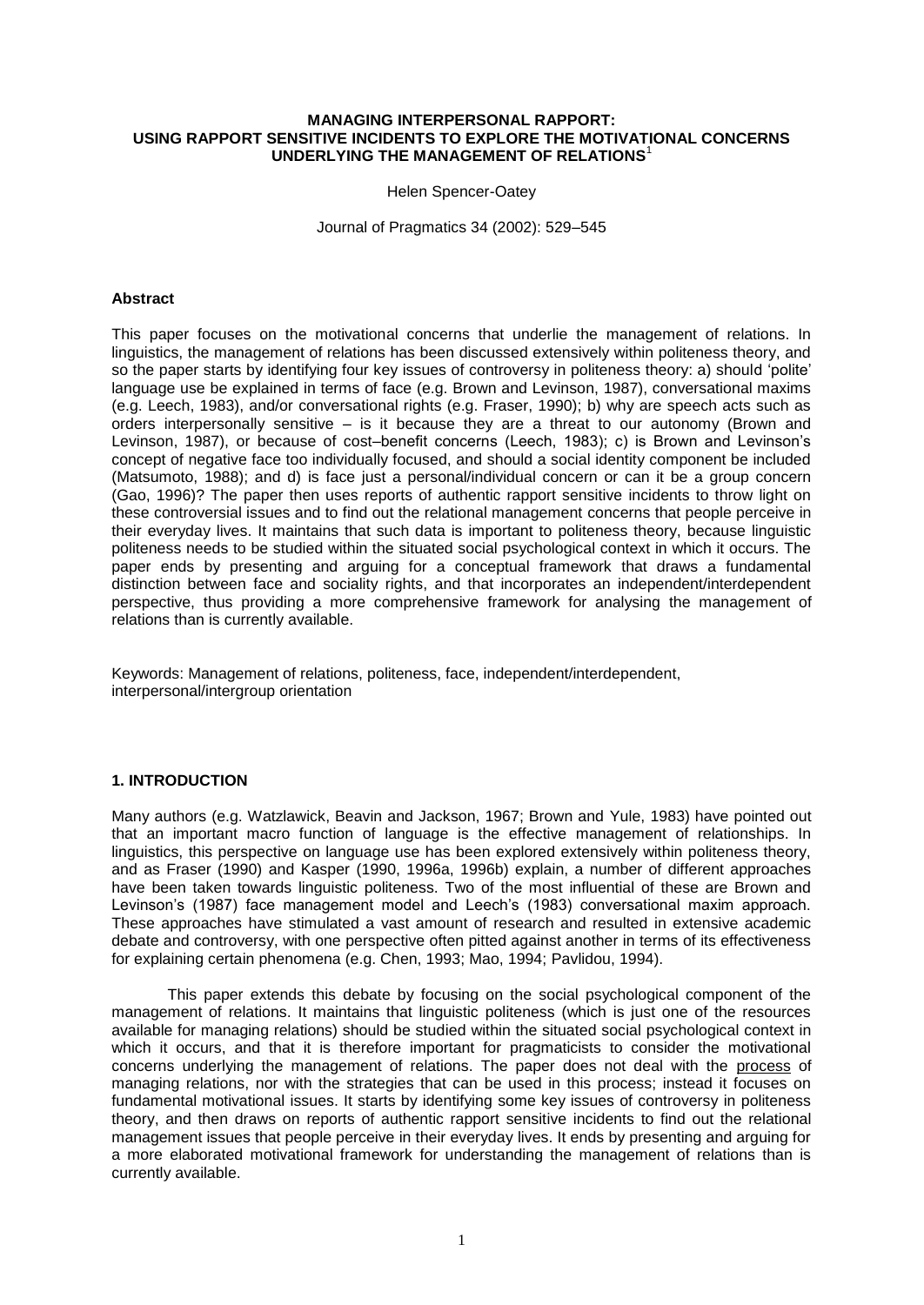# **2. ISSUES OF CONTROVERSY IN POLITENESS THEORY**

## **2.1 Face, Maxims and/or Rights**

One key issue of controversy within politeness theory relates to the explanatory basis of people"s "polite" language use. According to Brown and Levinson (1987), face is the key motivating force for 'politeness'. They propose that each of us has a 'public self-image that every member wants to claim for himself" (Brown and Levinson, 1987: 61), and that this image or face can be maintained, enhanced or lost. They suggest that certain communicative acts, such as orders, requests, criticism, and disagreements, inherently threaten the face needs of the interlocutors (labelled *face-threatening acts* for short), and that since it is in everyone's best interests to maintain each other's face, politeness involves selecting speech strategies that will minimise or eliminate such threats. Other linguists who propose a face-saving approach to politeness are Scollon and Scollon (1995).

Leech (1983), on the other hand, accounts for 'politeness' in terms of conversational maxims. He maintains that Grice"s Cooperative Principle is constrained by the Principle of Politeness, in that what people say to achieve their illocutionary or discoursal goals may be modified by their desire to "maintain the social equilibrium and the friendly relations which enable us to assume that our interlocutors are being cooperative in the first place" (Leech, 1983: 82). He proposes six interpersonal maxims (1983: 132), such as the *Modesty Maxim* (minimize praise of self; maximize dispraise of self) and the *Agreement Maxim* (minimize disagreement between self and other; maximize agreement between self and other) to account for the ways in which language use is constrained by social factors. Other authors who have also proposed a conversational maxim approach to politeness include Lakoff (1973) and Gu (1990).

A third perspective on "politeness" is suggested by Fraser (Fraser, 1990; Fraser and Nolan, 1981). Fraser (1990: 232–3) proposes the notion of a conversational contract: "… upon entering into a given conversation, each party brings an understanding of some initial set of rights and obligations that will determine, at least for the preliminary stages, what the participants can expect from the other(s). … being polite constitutes operating within the then-current terms and conditions of the conversational contract". So for Fraser, politeness is associated with the fulfilment of conversational rights and obligations.

These three perspectives on why politeness occurs (because of face needs, social rules/maxims and conversational rights and obligations) are typically seen as alternative explanations (e.g. Fraser, 1990; Kasper, 1996b). However, Watts (1989: 136–7) seems to link all three. He explains 'socially-agreed upon rules of politeness' in terms of interlocutor rights, and states that these are supplementary to the maintenance of mutual face wants. I agree with Watts and maintain that the three perspectives are complementary: that the politeness maxims proposed by Leech (1983) are best seen as pragmatic constraints that help manage the potentially conflicting face wants and sociality rights of different interlocutors.

## **2.2 Negative Face, Autonomy and/or Cost–Benefit Considerations**

A second issue of controversy in politeness theory revolves round why speech acts such as requests and orders are interpersonally sensitive. Brown and Levinson (1987) explain it in terms of negative face. They maintain that face consists of two related aspects: positive face (a person"s want to be appreciated and approved of by selected others, in terms of personality, desires, behaviour, values, and so on) and negative face (a person"s want to be unimpeded by others, the desire to be free to act as s/he chooses and not be imposed upon). They argue that directives are face-threatening because they impose on people"s desire for autonomy, and thus threaten people"s negative face.

Leech (1983: 132) similarly draws attention to the social sensitivity of impositives and commissives. However, whereas Brown and Levinson (1987) link them with the question of autonomy, Leech links them with cost–benefit issues, and proposes the *Tact Maxim* (minimize cost to other; maximize benefit to other) and the *Generosity Maxim* (minimize benefit to self; maximize cost to self) to help manage them. Cost–benefit is a broader concept than autonomy, in that 'costly' messages may not only limit people"s autonomy but may also involve time, effort, inconvenience, risk and so on. Thus cost–benefit incorporates the notion of autonomy.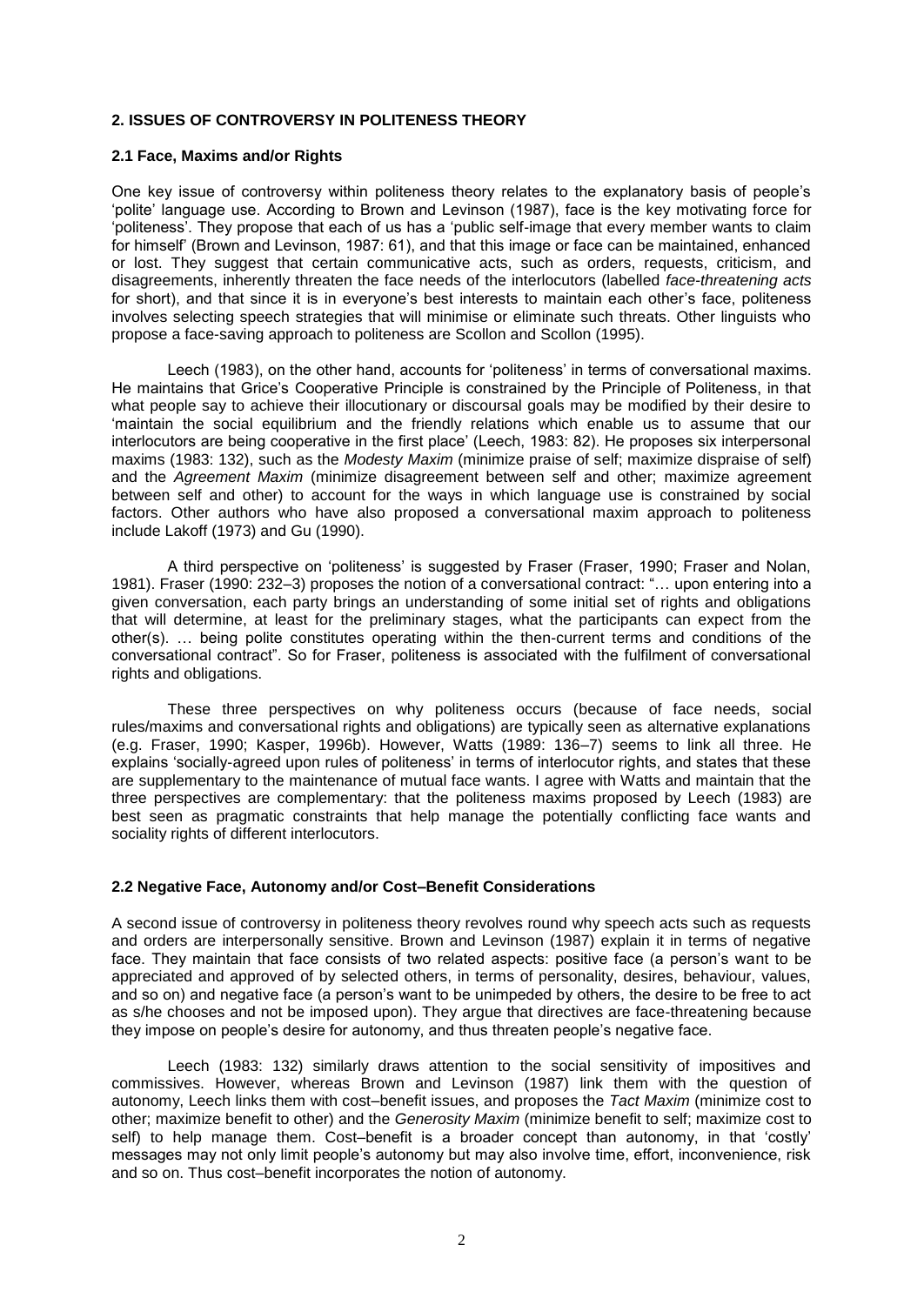## **2.3 Negative Face and Autonomous–Associative Orientation**

Most of the criticisms of Brown and Levinson"s (1987) conceptualisation of negative face have focused not so much on the distinction between desire for autonomy versus cost–benefit considerations, as on the relative importance of autonomy compared with "social identity" (e.g. Matsumoto, 1988; Ide, 1989; Mao, 1994). For example, Matsumoto (1988: 405) argues as follows:

"What is of paramount concern to a Japanese is not his/her own territory, but the position in relation to the others in the group and his/her acceptance by those others. Loss of face is associated with the perception by others that one has not comprehended and acknowledged the structure and hierarchy of the group. … A Japanese generally must understand where s/he stands in relation to other members of the group or society, and must acknowledge his/her dependence on the others. Acknowledgement and maintenance of the relative position of others, rather than preservation of an individual"s proper territory, governs all social interaction."

In other words, Matsumoto's (1988) criticisms of Brown and Levinson (1987) are twofold: that they have over-emphasized the notion of individual freedom and autonomy, and that they have ignored the interpersonal or social perspective on face.

In line with this, Mao (1994) suggests that two competing forces shape our interactional behaviour: the ideal social identity, and the ideal individual autonomy. The ideal social identity motivates members of a community to associate themselves with each other and to cultivate a sense of homogeneity. The ideal individual autonomy, on the other hand, motivates members to preserve their freedom of action and to mark off separate and almost inviolable space. Mao (1994) labels the preference for one over the other "relative face orientation", and points out that his distinction corresponds to a large extent to that between independent and interdependent construals of self (e.g. see Markus and Kitayama, 1991; Morisaki and Gudykunst, 1994; Ting-Toomey and Kurogi, 1998).

Similarly, Gu (1990) explains that from a Chinese perspective, speech acts such as offers and invitations do not normally threaten the hearer"s negative face (as Brown and Levinson, 1978, 1987, maintain); rather they are regarded as intrinsically polite. In fact, such acts are only intrinsically facethreatening if autonomy is assumed to be the desired valence of the dimension *autonomy – association*. But as Spencer-Oatey (2000) argues, it may not be valid to assume that such dimensions have universal valences; rather, in different circumstances, different options or points on the continuum may be favoured. So, for example, in societies or among individuals where association and involvement is valued positively, failure to make an offer or invitation could in fact be facethreatening.

# **2.4 Face and Interpersonal/Intergroup Orientation**

In defining face, many theorists seem to emphasize the personal or individual scope of face, using phrases such as *image of self* (Goffman, 1972), *self-image* (Brown and Levinson, 1978, 1987), and *self-worth* (Ting-Toomey and Kurogi, 1998). Other theorists, however, point out that face concerns are not always personal; sometimes they can be group as well as individual concerns. Gao (1996: 96), for example, argues as follows:

" … "face need" is not only a personal concern but, more important, a collective concern (King and Bond 1985). As King and Myers (1977) indicate, face is more a concern to the family than to the person and face-losing or face-gaining acts reflect both on persons themselves and on their families. To illustrate, one's failure threatens the face of the family; one's accomplishment, however, gains face for the family."

In line with this, Spencer-Oatey and Xing (2000), in a study of Sino-British business visits and meetings, found that during one delegation visit, both British and Chinese business people seemed to orient towards each other in terms of group rather than individual needs and concerns when relationship and face issues arose during the visits.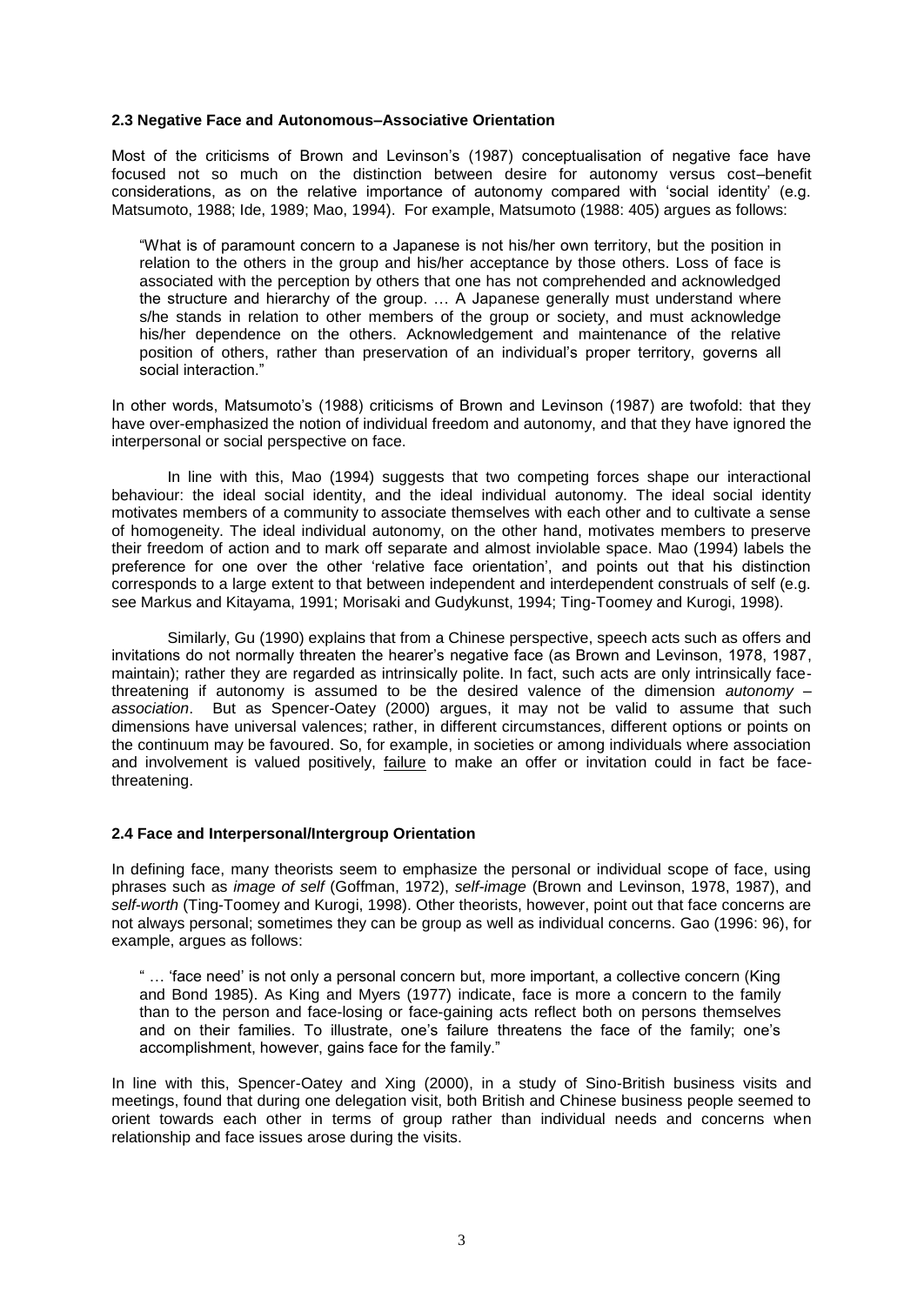So another issue of controversy relates to the focus of people"s face concerns: are they personally oriented (i.e. oriented to the speaker and hearer as individual participants), are they group oriented (i.e. oriented to the speaker and hearer as group representatives), or a mixture of the two?

# **3. RAPPORT SENSITIVE INCIDENTS: REPORTED ISSUES OF CONCERN**

Most of the concepts reported in section 2 have emerged either from linguists' theoretical reflections, or else from analyses of linguistic data. However, as Fraser and Nolan (1981: 96) point out, no sentence or linguistic construction is inherently polite or impolite. Rather, politeness is a social judgement, and whether or not an utterance is heard as being polite is, to a large extent, in the hands (or ears) of the hearer (Fraser and Nolan, 1981: 96). This means that we cannot sensibly divorce linguistic politeness from the social context in which it occurs. If we are to understand how relations are managed, including the role of language in this process, we need to have insights into the social expectancies and judgements of the people involved. It is important, therefore, to include the interactants themselves as a source of data. In this section, I report a preliminary study that gathered information from participants about "rapport sensitive" incidents that they had experienced.

# **3.1 Data Collection**

A number of Chinese students (mostly recent arrivals in Britain) were asked to keep a record of "rapport sensitive" incidents, *viz.* incidents involving social interactions that they found to be particularly noticeable in some way, in terms of their relationship with the other person(s). This "noticeable impact" could be either positive or negative (cf. Goffman"s (1963: 7) concept of "negatively eventful" and "positively eventful" behaviour). So students were asked to record two types of incidents: those that had some kind of particularly negative effect (i.e. interactions that made them feel particularly annoyed, insulted, embarrassed, humiliated, and so on), and those that had some kind of particularly positive effect (i.e. interactions with other people that made them feel particularly happy, proud, self-satisfied, and so on). The respondents recorded each incident on a record sheet, completing it in either Chinese or English, whichever they preferred. The record sheet was as follows:

# **Figure 1: Record sheet**

Name: Sex: M / F Week No:

1) The setting:

2) Other people involved:

| Gender |  | Age   |         |         | Nationality |                |       |         | Relationship |
|--------|--|-------|---------|---------|-------------|----------------|-------|---------|--------------|
| М      |  | Older | Similar | Younger | Chinese     | <b>English</b> | Greek | Unknown | with vou*    |
|        |  |       |         |         |             |                |       |         |              |
|        |  |       |         |         |             |                |       |         |              |
|        |  |       |         |         |             |                |       |         |              |

\* Note: You can fill in this column with "friend", "classmate", "teacher" etc. accordingly

3) The event and 4) Your reactions:

5) The reason for your reactions: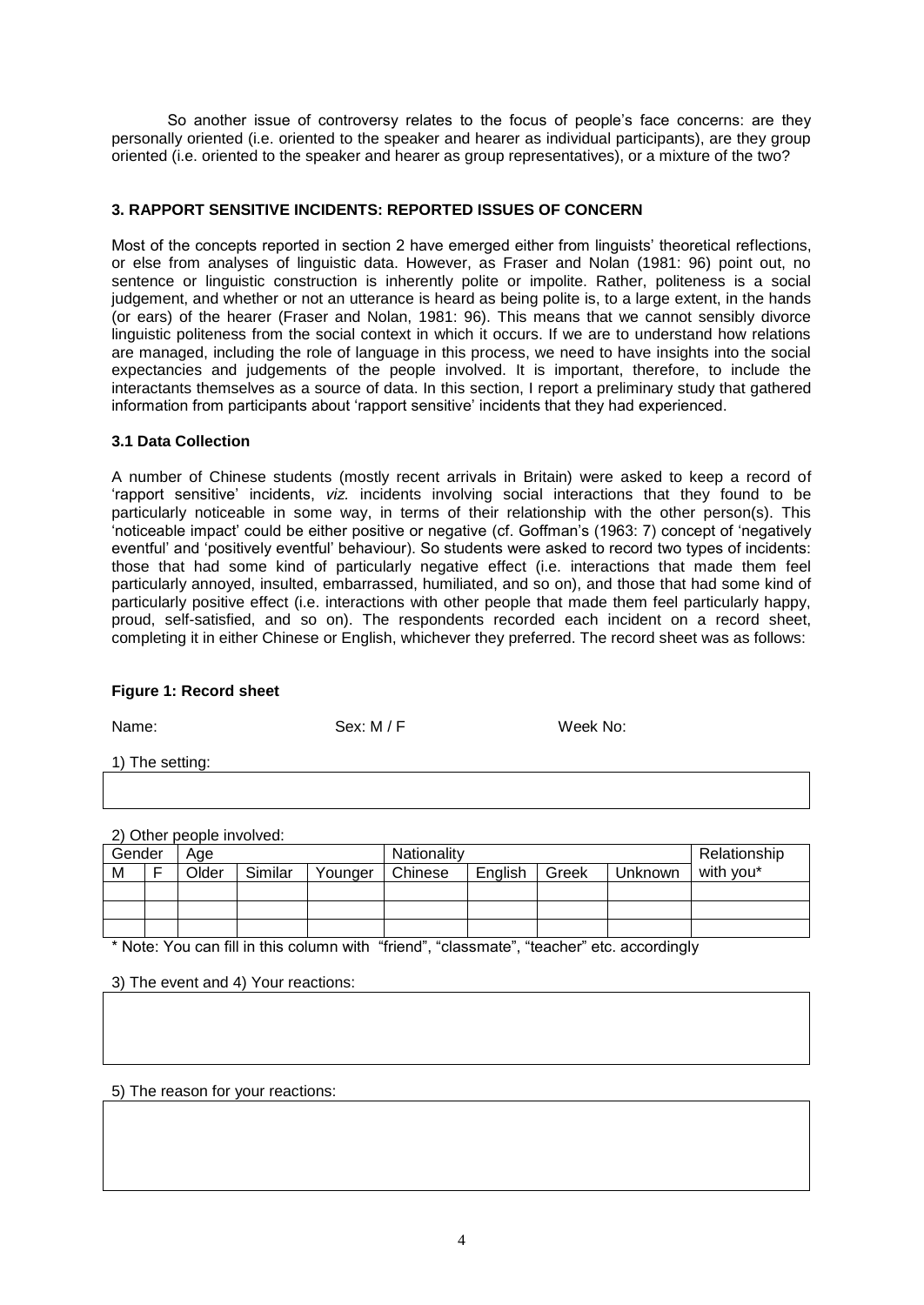14 students (6 male and 8 female) kept records of incidents, and a total of 73 incidents were reported (18 in Chinese and 55 in English). Of these, 14 did not involve interactions with other people and were discarded. This left 59 incidents for analysis: 41 of these were negative incidents, 17 were positive incidents, and 1 was mixed, in that it involved more than one person and the interaction effects were different for different people.

The purpose of collecting this data was not to try and obtain a large representative sample, and then to investigate the relative frequency of different types of rapport management concerns, nor to compare one nationality group with another. It was an exploratory study that aimed to identify the rapport management issues that seem to be salient to people in authentic interactions, and thereby to gain insights into the fundamental concerns that give rise to the use of politeness/rapport management strategies. It is very unlikely that one set of concerns underlie verbal behaviour, and another set of concerns underlie non-verbal behaviour, so although many of the incidents reflect concerns over general behaviour rather than specifically linguistic behaviour, I maintain that the incidents are equally relevant to politeness theory. Chinese students were used partly for social welfare reasons (an unusually large number had recently come to the university, and we were concerned about their adjustment), partly for convenience (a Chinese research student, Xiong Zhaoning, was available to collect the data), and partly for theoretical reasons (to help ensure that non-Western perspectives were included). The following sections describe the types of concerns that seem to be reflected in the respondents' reports.

### **3.2 Incidents concerning Face and/or Rights**

Several of the incidents were clearly described in terms of face concerns, in that the respondents reported a sense of humiliation, loss of credibility, or similar kinds of feelings. The following incidents<sup>2</sup> illustrate this.

#### *Respondent J (male) Incident 2*

I often picked my nose when I had a lesson in the homework club. One day, when the teacher was giving a lecture, I started picking it again. An Indian/Pakistani student sitting beside me pointed out that what I was doing was very impolite. My face flushed instantly.

My face flushed because I thought what I had unconsciously done was something foreigners felt disgusting and it damaged my image in the eyes of others.

## *Respondent G (male) Incident 1*

On Monday, we had reading class. Our teacher asked us to partner study together. My partner was a France girl, because my English was not well, so she looks very angry. Then she asked teacher to change the partner. I felt very terrible!

I think we are classmate, so we are friends, we should help each other. She couldn"t to look down upon me. So I make my heart to study hard!

Other incidents were not described clearly in terms of face threat/loss, but were rather described in terms of rights and obligations. Rights were either referred to explicitly, or else some reference was made to what people should or should not do. It is possible that the incidents were regarded as threats to face as well as an infringement of sociality rights, but since there was no explicit mention of this, they are treated simply as infringements of sociality rights. The following incidents illustrate this.

#### *Respondent M (female) Incident 1*

On our way back from a theme park to the hotel, we felt hungry and went to a café for lunch. Initially, six of us all ordered hotdogs, which we hoped could warm us up a bit. But, the waitress came back and told us there were only 4 hotdogs left. And she suggested two of us have something else. Hearing this, one of the teachers said to us: "I'm afraid two of you can't have hotdogs". At the beginning, there's no response from the group. Then, two people agreed to order sandwiches. I was not happy about what the teacher had done.

In China, the relationship between teachers and students is supposed to be: students respect teachers while teachers are concerned about students, especially in the difficult situation. If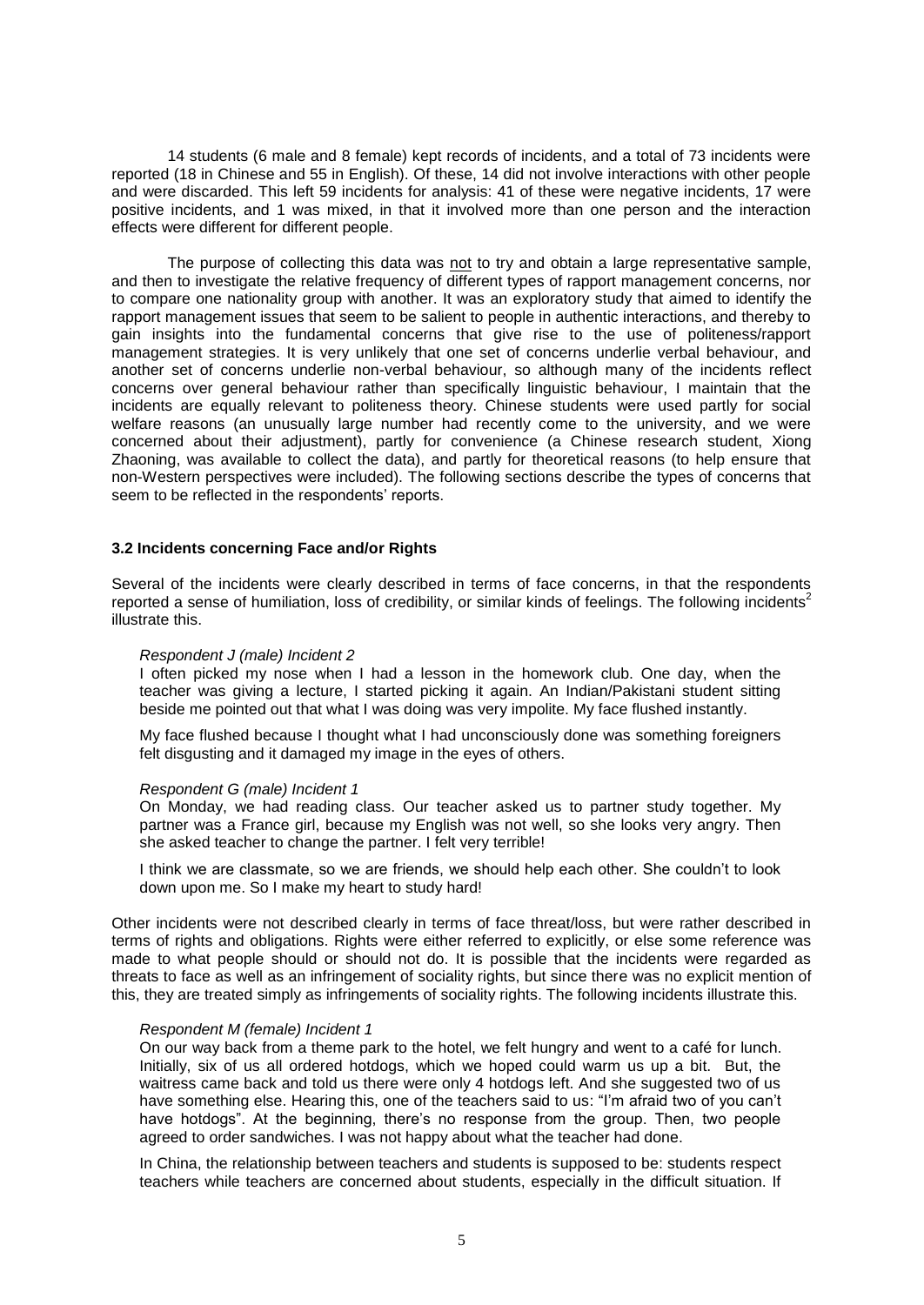the teacher didn't say that, we might be voluntary to have sandwiches for ourselves. But, she was a bit too selfish: only concerned about herself, but not us students.

### *Respondent 1(female) Incident 2*

One Saturday morning, I was going to prepare breakfast in the kitchen, but I could not find my dishcloth. I was wondering how it could vanish all of a sudden, so I asked a Greek girl, a flatmate of mine, "Anna, have you seen my dishcloth?" She shrugged her shoulders and shook her head. I suddenly thought of the Greek boy, another flatmate. He might have thrown my cloth away, as he had done that before. Just as I was thinking, the boy came over. I asked him, "You have thrown my dish cloth, haven"t you?" He nodded and smiled in embarrassment, replying, "I used it to wash the oven and it smelled awful." I said with a frown, "That was a new dishcloth." "I"ll buy you a new one this afternoon." he answered. "This is not a question of who will buy it. The cloth is mine, so nobody but I have the right to decide if it should be thrown away" I said.

I think we overseas students have the same right, though we are from different cultural backgrounds. Take this event as an example. I can easily buy a new dishcloth. This is not a matter of money but a matter of a person"s independence. I should claim my right, even though this is a trivial thing. From then on, my personal belongings have never disappeared and I have a harmonious relationship with my flatmates as well. This is what an independent person should do. Only when you respect others, will they respect you.

## **3.3 Incidents concerning Autonomy and/or Cost–Benefit Considerations**

Some of the reports focused clearly on cost–benefit issues; for example:

### *Respondent N (female) Incident 1*

After we were driven outside, after we walked in the street – windy and cold night, at last we found a place sit in, a place where we could live. The friend"s room was a small one, it had to accept four of us, and also our luggage. The friend was so kind. He knew we had urgent problem so he said "come here, I can help you". But it could make him problem – if his host know it he will be punished. But he still helped us. We were all grateful from our hearts.

We were driven outside by two bestial persons, and I looked for my other friends for help, but at last only one could help us and in fact he was not a close friend to me. In a short time, I felt the warm and cold from many people. My feel turned from surprising, angry, hopeless, and happy, grateful. It's true that there is kind man in world.

Others could be interpreted from either a cost–benefit or an autonomy–imposition perspective; for example:

#### *Respondent C (male) Incident* 2

Last Sunday, my English friend promised that he will visit my house this Sunday. But I waited for him from 8:00 am to 5:00 pm. There was nothing for wait. What is wrong with him? He forget this or made a joke for me?

I was very disappointed that my friend didn"t visit my family. I think if he promised to visit my family, when he has some very important things to do that he couldn"t come here, he could tell me. But he didn"t do like this. It made me wasted a whole day to wait for him. I don"t like this.

#### *Respondent B (female) Incident 3*

The agent promised me there"ll be night shift during the holiday. So when I was on holiday I went to ask him everyday, he told me tomorrow. Every time I asked him "Are you sure?" he said 'Sure'. One day, he's impatient in the end, he said 'OK, there was no work for you, OK?' I was offended.

If there was no work why he didn"t tell me directly? And waste my time.

Often there seemed to be a general concern for equity or fairness; for example: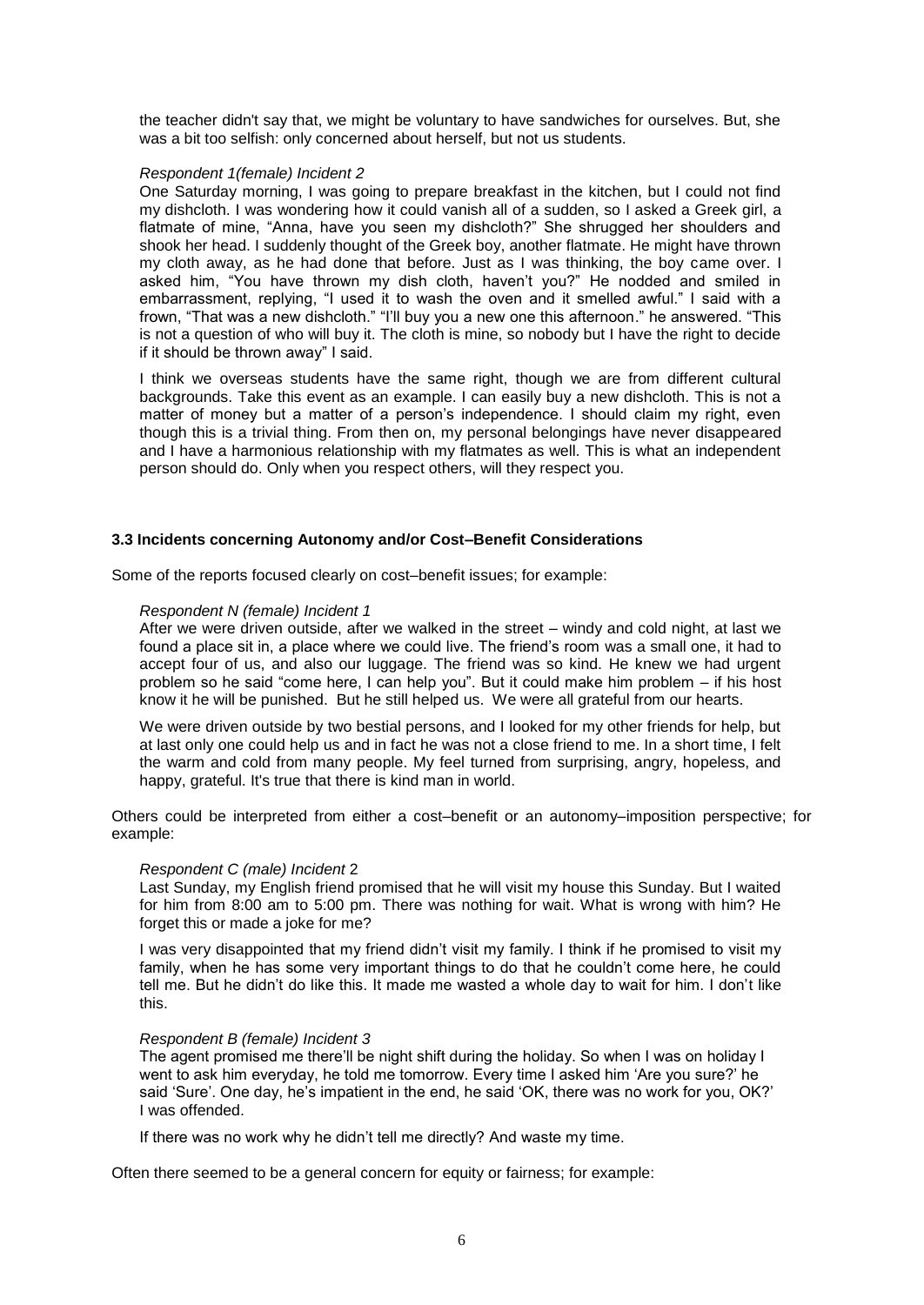## *Respondent B (female) Incident 7*

The Singapore lady is one of my friend's friends, that's the reason I chose to live in that house. She let the house from the owner and we let the room from her at a higher price. Because of the friend, although I knew she earned my money, I still lived there, but she didn"t allow me to open the heating. I ask why people in all the other rooms could use the heating, why I couldn't. She said 'Everyone can open the heating except you'. I was irritated.

I know she is a very caustur (?) and vicious woman, but I still think she"s excessive.

#### *Respondent M (female) Incident 2*

One evening, I got a call from a friend and we began to talk. While we were talking, I notice the hostess coming near me twice. It seemed she wanted to make a phone call. But, as my friend was speaking, I was not able to hang up the phone immediately. Then, the hostess shouted "tell me after you finish it". I was annoyed by what she said. I knew she was complaining about me. It seemed she had always been making fuss of trivial things since I mentioned that I was going to move out of this house later.

I always pay the full rent in time even though I quite often eat out. On top of that, I buy her flowers occasionally. However, having realised she wouldn"t be able to get rents from me later, her attitude changed. According to the contract, our telephone bills are separate and I should have the right to make my phone call as a tenant, and that won"t cost her a penny. What she did was unfair to me.

### **3.4 Incidents reflecting Associative Orientations**

Several of the reports conveyed concerns over association issues; they expressed a desire for involvement or association rather than for autonomy or independence. The following incidents illustrate this.

#### *Respondent N (female) Incident 8*

My friends who lived with me since came here left this house - which is too far from school and too small also too expensive, but I stayed here. Because another friend of mine introduced it to me. She treated me well before. And the other people in this house are her friend. She promised me they could look after me as her done to me. But I was too disappointed my two friends leave me, we looked after each other like sisters. When the others (newly moved in) came back, they talked to each other, had supper together, looking like I was not here. I was tired and hungry, and no one noticed me. I moved from a warm family to a cold one. I had the sense of loss.

My friends treated me like their own sister. We lived in one house, the atmosphere was unity, but here was cool for me. Though, there were still three people lived with me, but it looked like only myself. And the house was too cold, as to I could (not) bear. That day I didn't have one meal, having nothing with me to eat, no one noticed me.

### *Respondent J (male) Incident 1*

We (a group of students) were chatting the other day. I asked a girl who was strange to me, "Where are you from?" She answered, "Hong Kong". I said, "Oh, I"m a Chinese as well". She responded immediately, "No, I"m not a Chinese. I"m a Hong Kong-er and I wish Britain could take back Hong Kong." Having heard that, I was very angry, but I didn"t say anything.

I was angry because as a Chinese, she showed so little filial devotion that she even forgot her Mother (Motherland). I was silent because it's true that the economy in Hong Kong is experiencing some difficulties, but it isn"t the fault of the Chinese government. It is the Southeast-Asian economic crisis and the massive withdrawal of foreign capital that have led to the depression in Hong Kong. One day when China becomes a powerful country, I"ll say to her, "Even though Mother can tolerate our remarks and acts, we children should never forget their mother, who has borne and brought them up."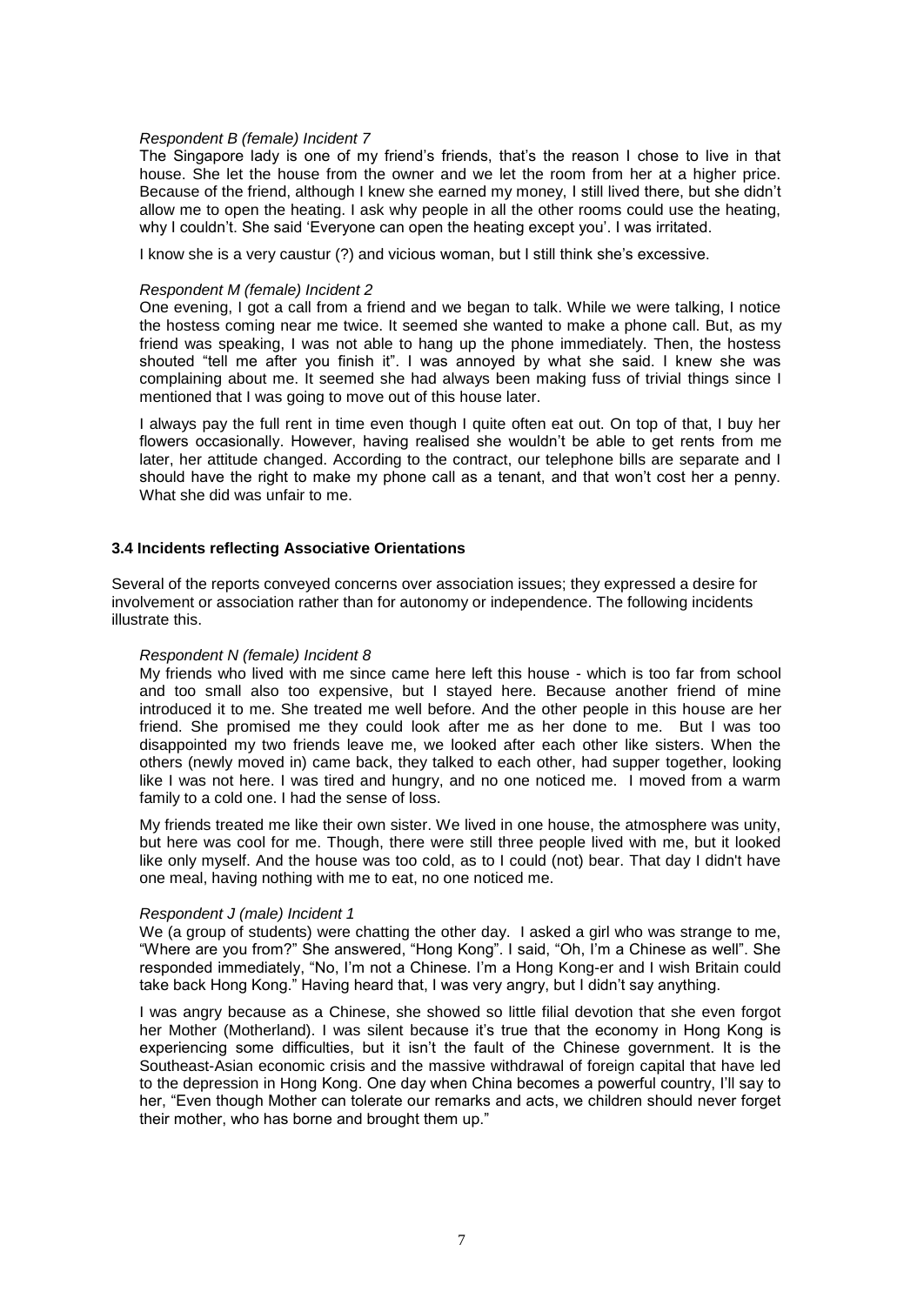### **3.5 Incidents reflecting Interpersonal and/or Intergroup Orientations**

In terms of interpersonal versus intergroup orientation, several of the incidents show a clear intergroup orientation; for example:

#### *Respondent B (female) Incident 8*

One evening, I went to work in factory for night shift. I was late because the agency forgot to arrange the transport for me. To be reliable, I went to factory by taxi. It cost me much money, about a half of my wage that night. The supervisor didn"t listen to my explanation. He asked me to leave for home, the words he said impressed me very much: "Even whites late, I"ll also ask them go back home". I'm insulted.

I know he thought I"m a Chinese. He discriminate me. He thinks Chinese (maybe Colour) are not equal to White.

#### *Respondent L (female) Incident 6*

I once went to see a friend. I had to take a taxi since his house is somewhat remote. The taxi driver was an English man in his 50"s. He mistook our destination because of my poor English pronunciation, and drove me to a street that I had never been to. After explaining laboriously where I would like to go, he finally understood me and drove me correctly to my friend"s house. He just charged me for the right route and kept saying sorry to me.

Although it was my fault that led to the trouble, the driver time and again said that he should take the blame and he charged me fairly. The incident has convinced me that the English are civilised people; it reflects the degree of civilisation of a nation.

Other incidents reflected an intragroup orientation; for example:

# *Respondent D (female) Incident 3*

It was happen in the afternoon. That day, my flat has fire alarm suddenly went off, in this situation. I had to go outside of the flat and my room lock was unlocked. So that my money were stolen by someone, who (is) from the same country with me. The problem is that I trust in him too much.

Even though, I"m very angry with him, I can do nothing to him, because he (is) from the same country.

(See also Respondent J Incident 1 reported in section 3.4.)

Yet others showed a mixture of interpersonal and intergroup orientation; for example:

#### *Respondent J (male) Incident 4*

The event took place in a Grammar lesson taught by Mary. When she was talking about the expression "apologise for being late", a French student told Mary that she was not able to follow her explanation because it was different from what she had learned in school in France. Even though Mary explained it to her several times, she couldn"t understand it. Then Mary had to move on and continue the lesson. As I was sitting next to her and I understood the expression, I wanted to give her a hand, so I said, "I know its meaning". But she simply turned her book to the other page. I was very angry with her at that moment.

Because I thought she was looking down upon me, or us Chinese. Wasn"t I capable of sorting out such a minor grammar problem? I was really angry.

## *Respondent F (female) Incident 1*

That was happened on the first day I worked in Macdonald"s. That was the second job for me. I had worked in Burger King before that. The manager introduced my colleagues and asked me that what can I do for the first day. I said that I can do the till, that mean I can be the crew member work in front of the till, deal with the customers. The manager answer "Can you? Are sure you can do that?" with doubt. I just felt "Why you can"t believe me, only because I am not native speaker and I am Chinese as well."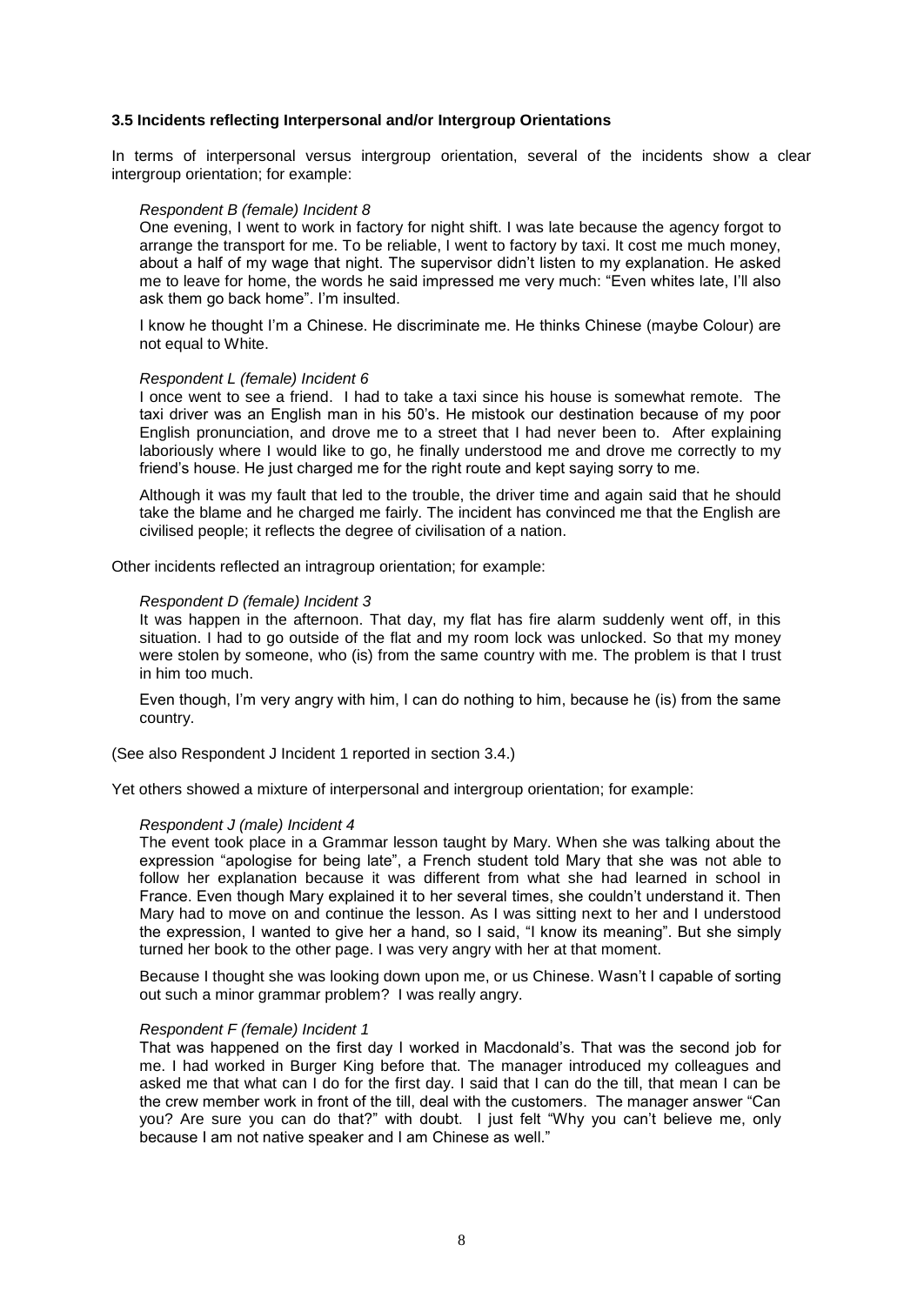The end of the story, I was working on the till. Normal employee must be work after 2 weeks, but I did that on my first day. I thought I must work harder than others, otherwise they might be look down at me.

I don"t want to do things after other people. I must do everything well because I am other nationalities. I don"t want anyone looking down at me I will do everything hard.

# **4. FUNDAMENTAL RAPPORT MANAGEMENT CONCERNS: AN ELABORATED FRAMEWORK**

These incidents show that relational management is affected by at least the following:

- Concerns about both face and rights
- Concerns not only about autonomy but more broadly about cost–benefit
- Concerns about association as well as autonomy
- Variable orientations, including interpersonal, intergroup and intragroup

Although many of the incidents reported above describe concerns over general behaviour rather than strictly linguistic behaviour, I maintain that they are nevertheless very relevant to politeness theory. They illustrate the fundamental types of issues that people get concerned about, and that people therefore need to pay attention to during verbal interaction if they are to "maintain the social equilibrium and friendly relations" (Leech 1983: 132). However, unlike politeness theory that takes language use as its starting point, I propose a model that starts with the management of relations and I call this a rapport management model.

I suggest that the motivational force for rapport management involves two main components: the management of face and the management of sociality rights. Face management, as the term indicates, involves the management of face needs and, following Goffman (1972: 5), I define face as "the positive social value a person effectively claims for himself [*sic*] by the line others assume he has taken during a particular contact" [my emphasis]. I define sociality rights as the "fundamental personal/social entitlements that a person effectively claims for him/herself in his/her interactions with others', and I suggest that they are derived primarily from personal/social expectancies and need to be handled appropriately. In other words, face is associated with personal/social value, and is concerned with people"s sense of worth, credibility, dignity, honour, reputation, competence and so on. Sociality rights, on the other hand, are concerned with personal/social entitlements, and reflect people"s concerns over fairness, consideration, social inclusion/exclusion and so on.

I suggest that face has the following two interrelated aspects:

1. *Quality face*: We have a fundamental desire for people to evaluate us positively in terms of our personal qualities; e.g. our competence, abilities, appearance etc. *Quality face* is concerned with the value that we effectively claim for ourselves in terms of such personal qualities as these, and so is closely associated with our sense of personal self-esteem.

2. *Social Identity face*: We have a fundamental desire for people to acknowledge and uphold our social identities or roles, e.g. as group leader, valued customer, close friend. *Role Identity face* is concerned with the value that we effectively claim for ourselves in terms of social or group roles, and is closely associated with our sense of public worth.

Similarly, I suggest that sociality rights have two interrelated aspects:

3. *Equity Rights*: We have a fundamental belief that we are entitled to personal consideration from others, so that we are treated fairly: that we are not unduly imposed upon or unfairly ordered about, that we are not taken advantage of or exploited, and that we receive the benefits to which we are entitled. There seem to be two components to this equity entitlement: the notion of *cost–benefit* (the extent to which we are exploited, disadvantaged or benefitted, and the belief that costs and benefits should be kept roughly in balance through the principle of reciprocity), and the related issue of *autonomy– imposition* (the extent to which people control us or impose on us).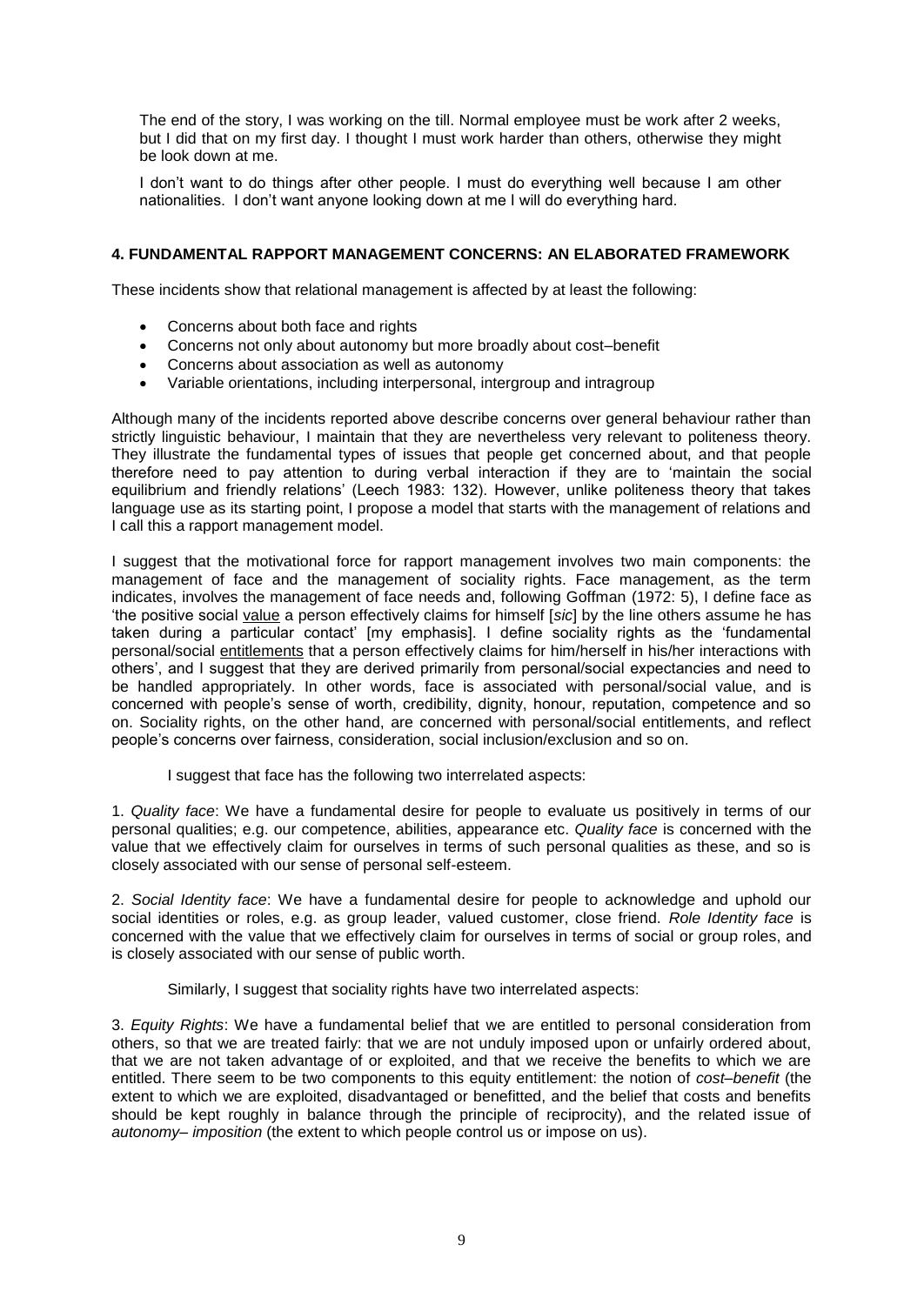4. *Association Rights*: We have a fundamental belief that we are entitled to association with others that is in keeping with the type of relationship that we have with them. These association rights relate partly to *interactional association – dissociation* (the type and extent of our involvement with others), so that we feel, for example, that we are entitled to an appropriate amount of conversational interaction and social chit-chat with others (e.g. not ignored on the one hand, but not overwhelmed on the other). They also relate to *affective association – dissociation* (the extent to which we share concerns, feelings and interests). Naturally, what counts as "an appropriate amount" depends on the nature of the relationship, as well as sociocultural norms and personal preferences.

The components of the model, and their interrelationships, are shown diagrammatically in Table 1.

**Table 1**: Components of Rapport Management

| <b>RAPPORT MANAGEMENT</b>                   |                                                                    |                                                                                |  |  |  |  |  |  |
|---------------------------------------------|--------------------------------------------------------------------|--------------------------------------------------------------------------------|--|--|--|--|--|--|
|                                             | <b>Face Management</b><br>(Personal/Social Value)                  | <b>Sociality Rights Management</b><br>(Personal/Social<br><b>Entitlements)</b> |  |  |  |  |  |  |
| Personal/Independent<br><b>Perspective</b>  | <b>Quality Face</b><br>(cf. Brown and Levinson's<br>positive face) | <b>Equity Rights</b><br>(cf. Brown and Levinson's<br>negative face)            |  |  |  |  |  |  |
| Social/Interdependent<br><b>Perspective</b> | Social Identity Face                                               | <b>Association Rights</b>                                                      |  |  |  |  |  |  |

Source: Spencer-Oatey 2000: 15

As can be seen, rapport management is conceptualised as having two motivational sources: concerns over face and concerns over sociality rights. Face, of course, is central to Brown and Levinson"s (1987) model; however, their model primarily emphasises a personal or individual conceptualisation of face, and so this model develops it by making the interpersonal or social component much more explicit. It thereby incorporates the important distinction between independent and interdependent perspectives that was suggested by Markus and Kitayama (1991) and developed by people such as Morisaki and Gudykunst (1994) and Ting-Toomey and Kurogi (1998). The model also takes account of the valid criticisms of people such as Matsumoto (1988), Ide (1989) and Mao (1994) that Brown and Levinson"s model is too focused on individual autonomy.

The notion of sociality rights relates partly to Brown and Levinson"s (1987) concept of negative face but is not synonymous with it, in that it is broader in scope and is not limited to autonomy–imposition issues. It includes concerns about association as well as cost–benefit issues, and does not assume that autonomy/independence is always the preferred option. Moreover, sociality rights are not treated as face issues, in that an infringement of sociality rights may simply lead to annoyance or irritation, rather than to a sense of face threat or loss (although it is possible, of course, that both will occur). Similarly, a request for help, which could be regarded as an imposition or "costly" act, may not in fact be regarded as an infringement of equity rights at all. On the contrary, it may be regarded as a boost to quality face, since the request shows trust in the other person"s qualities (Turner, 1996: 4), or simply as an acknowledgement of association rights. I maintain, therefore, that it is important to separate the two concepts of face and sociality rights.

The following examples illustrate how participants can focus on different rapport management concerns and how relational tensions can result when this happens.

*Example 1:* A Chinese professor visited a British university for one month in order to collect some data for his research. At the end of his visit, the Head of Department said to him "We"ve enjoyed having you here, and hope you found your stay useful. I do hope we can keep in touch." The professor gave a courteous reply, but inwardly he was disappointed that he had not been invited to give a guest lecture on his research. He wondered whether the staff in the department looked down on what he was doing, and decided it was not worth maintaining the contact. In fact, the Head of Department had been trying to be considerate – he wanted to give the professor the maximum opportunity to fulfil his research objectives, and simply wanted to avoid giving him any "duties" that might distract him from that (i.e. he was focusing on the professor"s personal cost–benefit equity rights). The professor, on the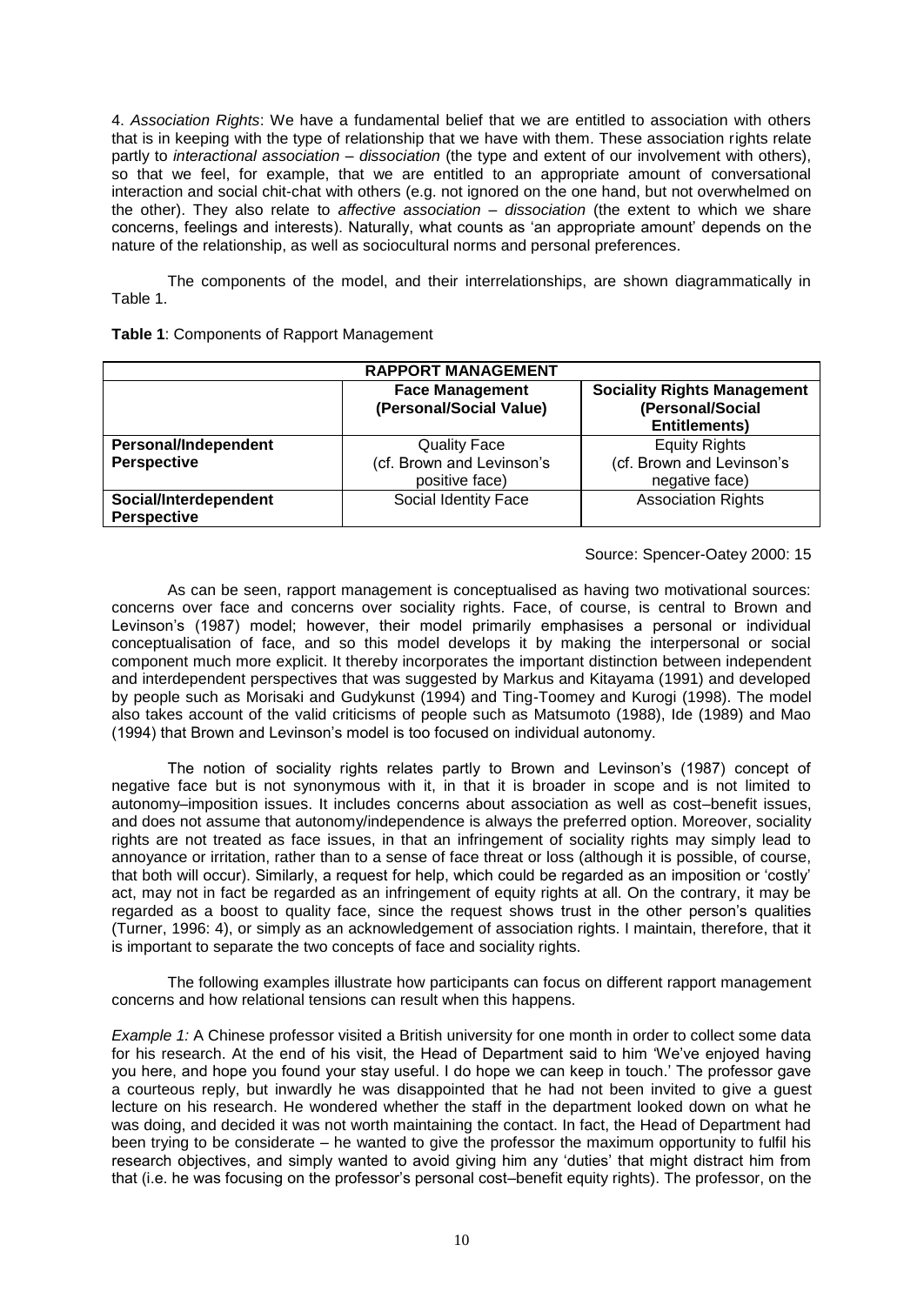other hand, interpreted the lack of invitation as a threat to his quality face. After the professor returned to China, one of his junior colleagues asked him about his trip, including the question "How many talks did you give on your research?" The professor found this extremely face-threatening and avoided giving a direct answer. He was afraid that if he admitted "none", his reputation and standing in the department would go down (i.e. that he would lose social identity face).

*Example 2*: A delegation of Chinese business people visited a British company from whom they had bought some engineering products. During the first few days, a number of problems arose which they very much wanted to talk over with the British sales manager whom they had met in China. Unfortunately, however, he was away on a six week overseas trip, and was not returning until the Thursday evening prior to their departure the following Tuesday. They expected him to come and meet them immediately after his return, and when he did not do so on the Friday, they started asking to see him. This continued all over the weekend (when other British staff were accompanying them on excursions), and the British became irritated. They did not contact the sales manager, and it was Monday before he turned up. The Chinese visitors complained bitterly about this to their local interpreter. They thought the sales manager was their friend since they had hosted him in China, and thus felt that they had the right to see him immediately after his return (i.e. they were focusing on their association rights). The British, on the other hand, were concerned about the manager"s personal equity rights – his need for some rest and refreshment after a long trip.

I am not claiming that these different motivational components are totally absent from Brown and Levinson"s (1987) model, but rather that an elaboration of them helps bring into clearer focus the different relational tensions that can occur when any of them are ignored or when participants focus on different rapport management concerns.

# **5. FURTHER DEVELOPMENTS**

The motivational bases of rapport management described above need to be supplemented with a process perspective: an account of the dynamics of language use, including the factors influencing language production/interpretation. A comprehensive model thus needs to incorporate at least the following:

- the rapport orientations that people hold when interacting with others, including both their rapport management goals (e.g. whether they want to enhance, maintain or challenge social relations), and their interactional orientations (interpersonal, intergroup or both; cf. Gudykunst and Kim, 1997).
- the role of contextual variables (e.g. participant relations, message content, social/interactional roles and communicative activity)
- the role of pragmatic conventions (e.g. sociopragmatic conventions such as Leech"s (1983) Politeness Maxims, and pragmalinguistic conventions; cf. Thomas, 1983)

It also needs to examine at least the following:

- the strategies available in a given language for conveying rapport-relevant information (e.g. whether honorifics exist in a given language or not)
- the different domains across which rapport-relevant information can be conveyed (e.g. the illocutionary domain which involves the performance/interpretation of speech acts, the discourse domain which concerns the discourse content and discourse structure of an interchange, the participation domain which concerns the procedural aspects of an interchange such as overlaps or inter-turn pauses, the stylistic domain which concerns the stylistic aspects on an interchange such as choice of tone, and the non-verbal domain which concerns the non-verbal aspects of an interchange such as gestures or other body movements).

Moreover, cultural differences need to be considered, and I suggest that there may be at least the following types of differences:

There may be cultural differences in people's likely level of sensitivity to the varying rapport management components. For example, people from some cultures (e.g. many Western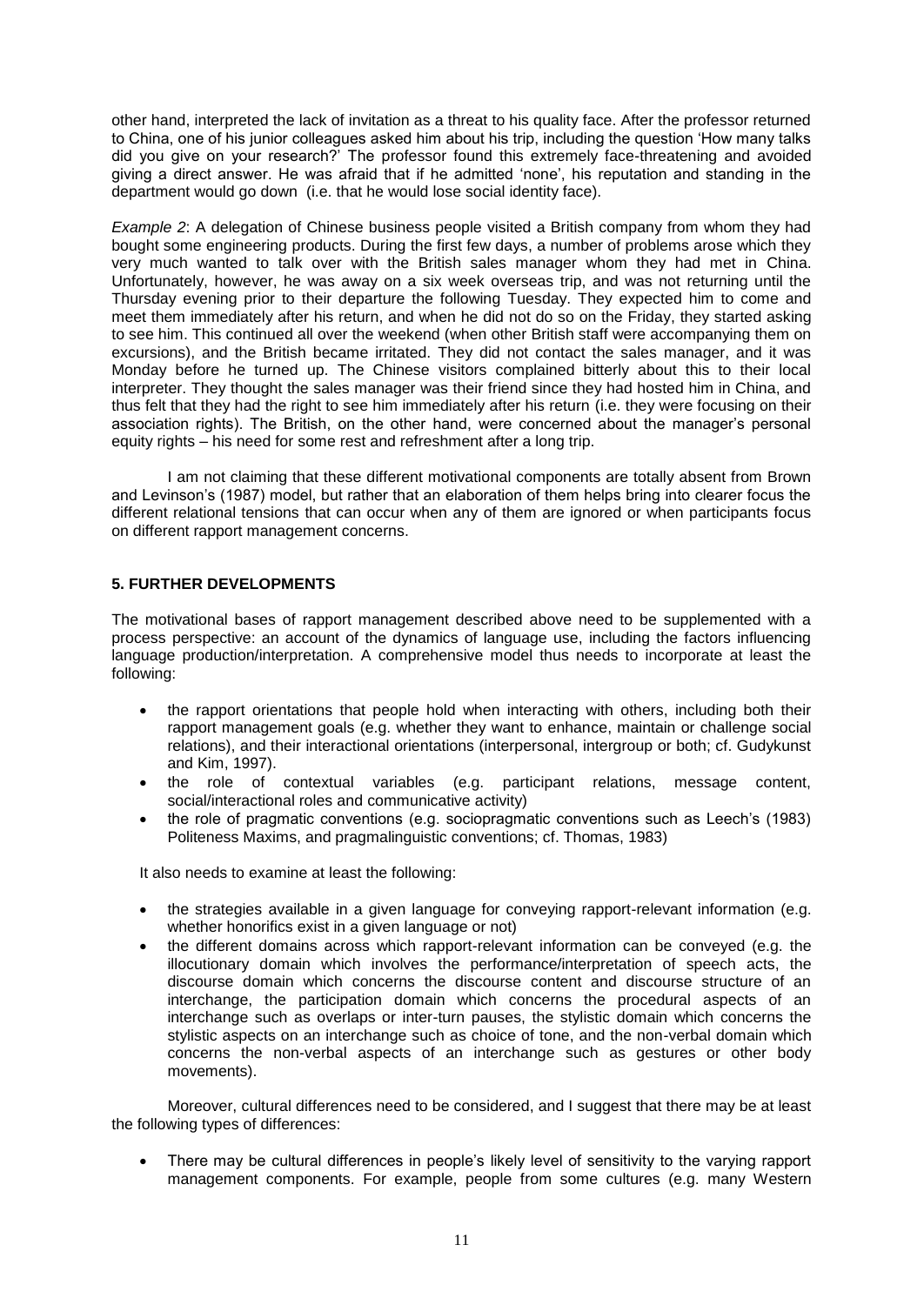societies) may be particularly concerned about personal rights while people in other societies (e.g. many East Asian societies) may be particularly concerned about social identity face (e.g. see Spencer-Oatey and Xing, 2000).

- People's conceptions of rights and obligations are likely to be culturally influenced. This is probably especially true of role-related rights and obligations (see, for example, *Respondent M Incident 1*, in section 3.2).
- Cultures may differ in their preferred strategies for mitigating potential threat to rapport. Strategy choice and use is an aspect that has not been dealt with at all in this paper, but is obviously a very important issue.

A detailed discussion of all these issues is beyond the scope of this paper; however, for a more extended description, see Spencer-Oatey (2000).

Finally, it is necessary to consider the extent to which face and sociality rights are distinct concepts: do they exist at two ends of a continuum, do they give rise to different types of affective reaction, or are they inextricably intertwined? The social psychologist, Michael Bond (personal communication), maintains that "face is too vague and metaphorical for social scientific use", and yet he also acknowledges that it is a very useful concept that needs to be elaborated. A major problem is that we do not know how to measure people"s level of face sensitivity, except perhaps very indirectly by examining their use of language. However, if we could develop a way of independently measuring people"s face sensitivity, as well as their sense of sociality rights, we could begin to unravel such questions. It is not difficult to measure the latter, but the former is far more challenging. Nevertheless, I believe it is definitely something worth working towards.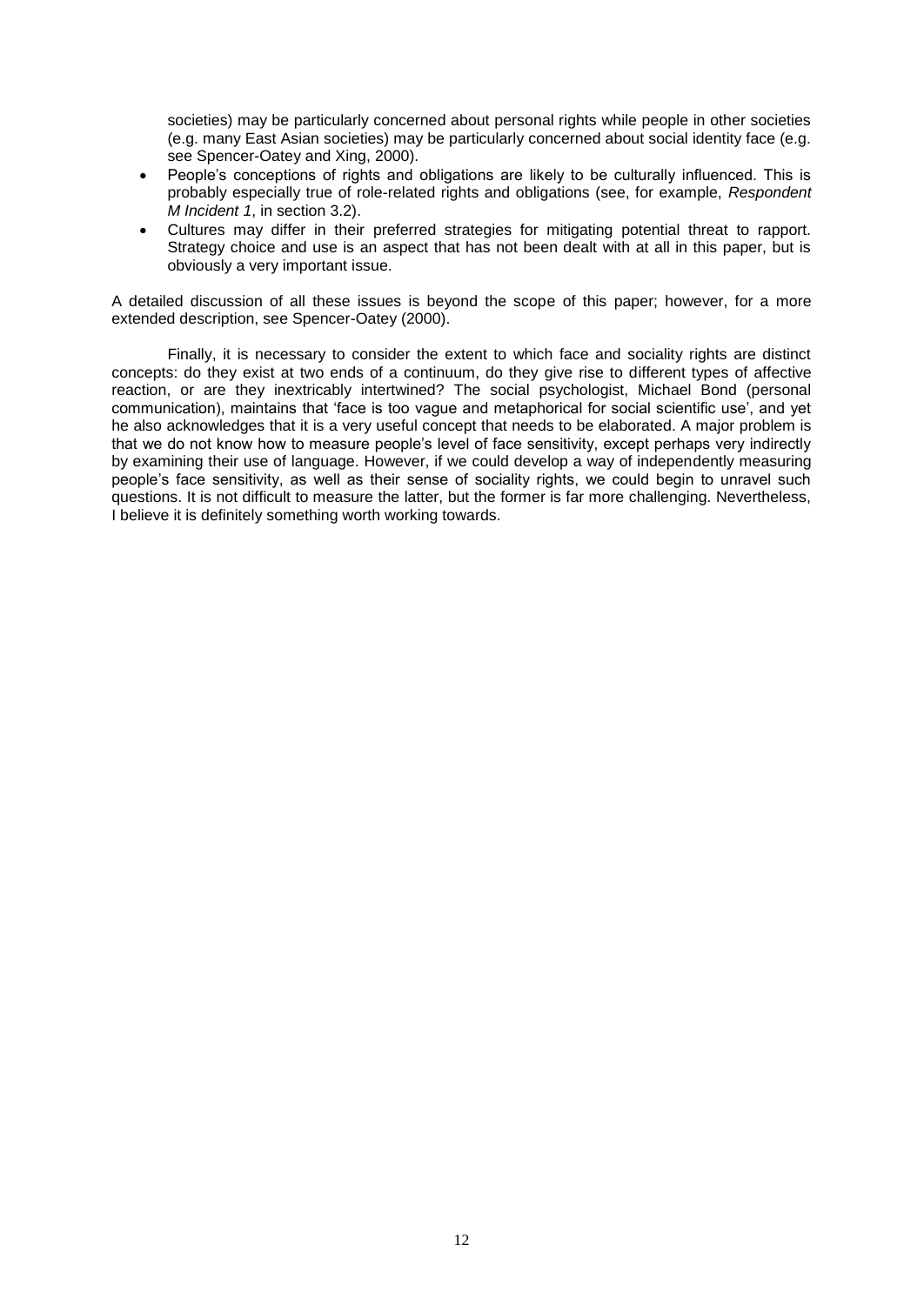## **Notes**

 $1$  The author would like to thank Xiong Zhaoning for collecting the data reported in this paper.

 $2$  The incidents that students reported in English (rather than Chinese) have not been corrected for their grammatical mistakes but are quoted verbatim.

### **References**

Brown, G. & Yule, G. (1983) *Teaching the Spoken Language*. Cambridge: CUP.

- Brown, P. & Levinson, S. C. (1987) *Politeness. Some Universals in Language Usage*. Cambridge: CUP. Originally published as Universals in language usage: politeness phenomenon. In: Esther Goody (ed) (1978) *Questions and Politeness: strategies in Social Interaction.* New York: CUP.
- Chen, R. (1993) Responding to compliments. A contrastive study of politeness strategies between American English and Chinese speakers. *Journal of Pragmatics*, 20: 49–75.
- Fraser, B. (1990) Perspectives on politeness. *Journal of Pragmatics*, 14(2): 219-236.
- Fraser, B., & Nolan, W. (1981) The association of deference with linguistic form. In: J. Walters (ed.), *The Sociolinguistics of Deference & Politeness*, The Hague: Mouton, 93–111. Special issue (27) of the *International Journal of the Sociology of Language*.
- Gao, G. (1996) Self and other: a Chinese perspective on interpersonal relationships. In: W. B. Gudykunst, S. Ting-Toomey, & T. Nishida (eds.), *Communication in Personal Relationships across Cultures*, London: Sage, 81–101.
- Goffman, E. (1963) *Behavior in Public Places*. New York: Free Press.
- Goffman, E. (1972) *Interaction Ritual: Essays on Face-to-Face Behavior*. Harmondsworth: Penguin.
- Gu, Y. (1990) Politeness phenomena in modern Chinese. *Journal of Pragmatics*, 14: 237–257.
- Gudykunst, W., & Kim, Y. Y. (1997) *Communicating with Strangers. An Approach to Intercultural Communication*. (Third Edition ed.). Boston: McGraw Hill.
- Ide, S. (1989) Formal forms and discernment: two neglected aspects of universals of linguistic politeness. *Multilingua*, 8(2/3): 223–248.
- Kasper, G. (1990) Linguistic politeness current research issues. *Journal of Pragmatics*, 14(2): 193– 218.
- Kasper, G. (1996a) Linguistic etiquette. In: F. Coulmas (ed.), *Handbook of Sociolinguistics*, Oxford: Blackwell, 374–385.
- Kasper, G. (1996b) Politeness. In: J. Verschueren & J.-O. Ostman (eds.), *Handbook of Pragmatics 1996*, Amsterdam: John Benjamins, 1–20.
- Lakoff, R. (1973) The logic of politeness; or, minding your p's and q's. In: , *Papers from the Ninth Regional Meeting of the Chicago Linguistic Society*, Chicago: Chicago Linguistic Society, 292– 305.
- Leech, G. N. (1983) *Principles of Pragmatics*. London: Longman.
- Mao, L. R. (1994) Beyond politeness theory: `face' revisited and renewed. *Journal of Pragmatics*, 21: 451–486.

Markus, H. R. & Kitayama, S. (1991) Culture and the self: implications for cognition, emotion, and motivation. *Psychological Review*, 98(2): 224–253.

- Matsumoto, Y. (1988) Reexamination of the universality of face: politeness phenomena in Japanese. *Journal of Pragmatics*, 12: 403–426.
- Morisaki, S. & Gudykunst, W. B. (1994) Face in Japan and the United States. In: S. Ting-Toomey (ed.), *The Challenge of Facework*, albany: State University of New York Press, 47–94.
- Pavlidou, T. (1994) Contrasting German-Greek politeness and the consequences. *Journal of Pragmatics*, 21: 487–511.
- Scollon, R., & Scollon, S. W. (1995) *Intercultural Communication*. Oxford: Blackwell.
- Spencer-Oatey, H. (2000) Rapport management: a framework for analysis. In: H. Spencer-Oatey (ed) *Culturally Speaking. Managing Rapport through Talk across Cultures*. London: Continuum, pp.11–46.
- Spencer-Oatey, H. and Xing, J. (2000) A problematic Chinese business visit to Britain: issues of face. In: H. Spencer-Oatey (ed) *Culturally Speaking. Managing Rapport through Talk across Cultures*. London: Continuum, pp.272–288.
- Ting-Toomey, S. & Kurogi, A. (1998) Facework competence in intercultural conflict: an updated facenegotiation theory. *International Journal of Intercultural Relations*, 22(2): 187–225.
- Tracy, K., & Baratz, S. (1994) The case for case studies of facework. In: S. Ting-Toomey (ed.), *The Challenge of Facework*, 287-305. Albany: State University of New York Press.